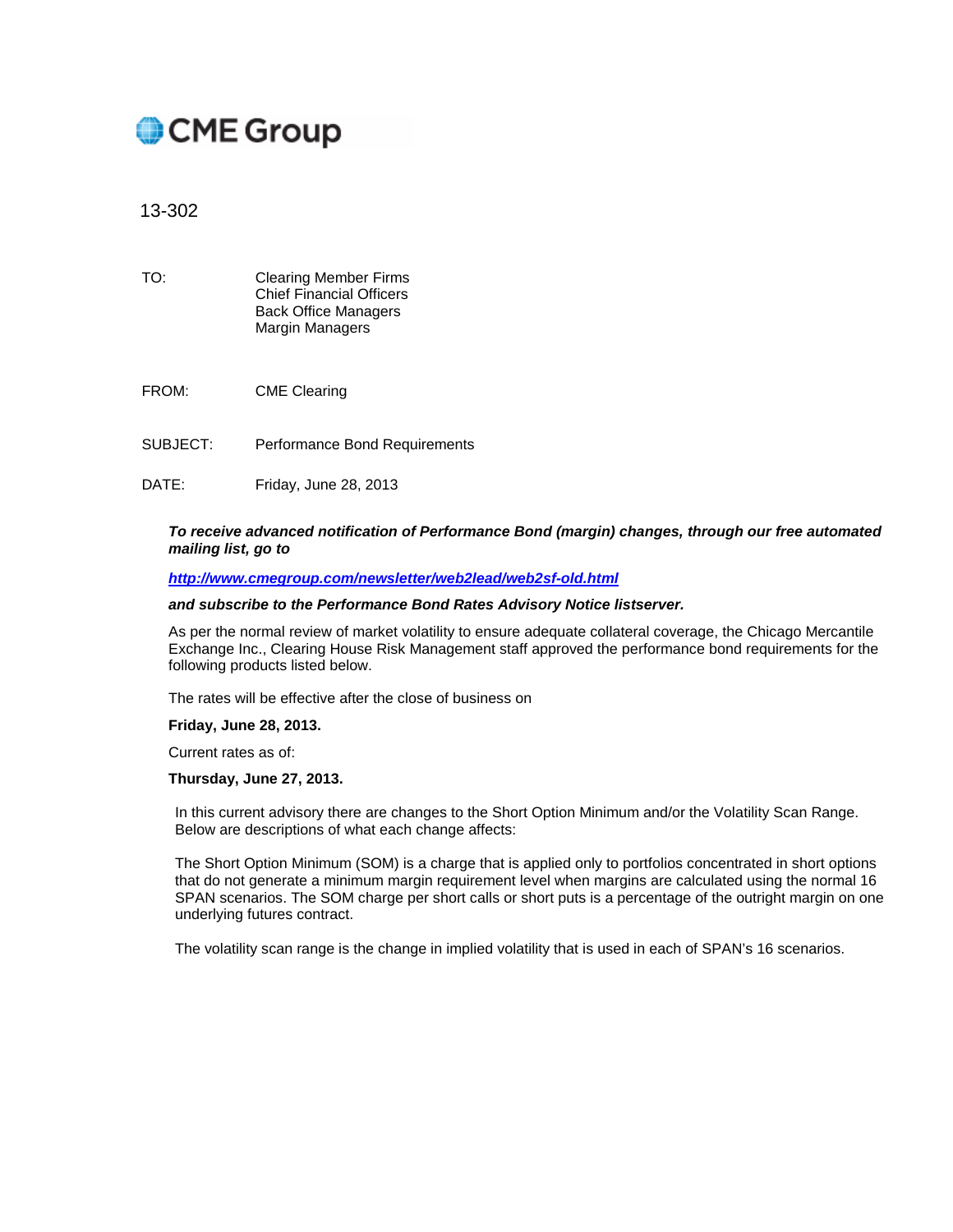| <b>CC</b>             | Rate Type | <b>Description</b> | Change | <b>ISO</b> | Current<br>Initial | Current<br>Maintenance | New Initial | <b>New</b><br>Maintenance |
|-----------------------|-----------|--------------------|--------|------------|--------------------|------------------------|-------------|---------------------------|
| <b>Outright Rates</b> |           |                    |        |            |                    |                        |             |                           |

### **PETROLEUM CRACKS AND SPREADS - Outright Rates**

|            | DIESEL10PPM BARG VS ICE LS GAS DIFF (LSE) |            |            |                                                                                              |        |             |
|------------|-------------------------------------------|------------|------------|----------------------------------------------------------------------------------------------|--------|-------------|
| <b>LSE</b> | Spec                                      | Mnth 1     | <b>New</b> | <b>USD</b>                                                                                   | 22,000 | 20,000      |
| <b>LSE</b> | Hedge/Member                              | Mnth 1     | <b>New</b> | <b>USD</b>                                                                                   | 20,000 | 20,000      |
| <b>LSE</b> | Spec                                      | Mnths 2+   | <b>New</b> | <b>USD</b>                                                                                   | 22,000 | 20,000      |
| LSE        | Hedge/Member                              | Mnths 2+   | <b>New</b> | <b>USD</b>                                                                                   | 20,000 | 20,000      |
|            | EU LOW SULPHUR GASOIL CRACK (LSC)         |            |            |                                                                                              |        |             |
| <b>LSC</b> | Spec                                      | Mnth 1     | <b>New</b> | <b>USD</b>                                                                                   | 4,785  | 4,350       |
| <b>LSC</b> | Hedge/Member                              | Mnth 1     | <b>New</b> | <b>USD</b>                                                                                   | 4,350  | 4,350       |
| <b>LSC</b> | Spec                                      | Mnths 2+   | <b>New</b> | <b>USD</b>                                                                                   | 4,785  | 4,350       |
| <b>LSC</b> | Hedge/Member                              | Mnths $2+$ | <b>New</b> | <b>USD</b>                                                                                   | 4,350  | 4,350       |
|            | SINGAPORE GASOIL VS ICE GASOIL DIF (LSS)  |            |            |                                                                                              |        |             |
| <b>LSS</b> | Spec                                      | Mnth 1     | <b>New</b> | <b>USD</b>                                                                                   | 44,000 | 40,000      |
| <b>LSS</b> | Hedge/Member                              | Mnth 1     | <b>New</b> | <b>USD</b>                                                                                   | 40,000 | 40,000      |
| <b>LSS</b> | Spec                                      | Mnths 2+   | <b>New</b> | <b>USD</b>                                                                                   | 44,000 | 40,000      |
| <b>LSS</b> | Hedge/Member                              | Mnths $2+$ | <b>New</b> | <b>USD</b>                                                                                   | 40,000 | 40,000      |
|            | ULSD10PPM CIF CAR VS ICE LS GAS DIF (LSU) |            |            |                                                                                              |        |             |
| LSU        | Spec                                      | Mnth 1     | <b>New</b> | <b>USD</b>                                                                                   | 22,000 | 20,000      |
| LSU        | Hedge/Member                              | Mnth 1     | <b>New</b> | <b>USD</b>                                                                                   | 20,000 | 20,000      |
| LSU        | Spec                                      | Mnths 2+   | <b>New</b> | <b>USD</b>                                                                                   | 22,000 | 20,000      |
| LSU        | Hedge/Member                              | Mnths $2+$ | <b>New</b> | <b>USD</b>                                                                                   | 20,000 | 20,000      |
|            | ULSD10PPM CIF MED VS ICE GASOIL DIF (LSL) |            |            |                                                                                              |        |             |
| <b>LSL</b> | Spec                                      | Mnth 1     | <b>New</b> | <b>USD</b>                                                                                   | 22,000 | 20,000      |
| <b>LSL</b> | Hedge/Member                              | Mnth 1     | <b>New</b> | <b>USD</b>                                                                                   | 20,000 | 20,000      |
| <b>LSL</b> | Spec                                      | Mnths 2+   | <b>New</b> | <b>USD</b>                                                                                   | 22,000 | 20,000      |
| <b>LSL</b> | Hedge/Member                              | Mnths 2+   | <b>New</b> | <b>USD</b>                                                                                   | 20,000 | 20,000      |
| 6/28/2013  |                                           |            |            | 20 South Wacker Drive Chicago, IL 60606 Ph.: (312) 648-3888 Fax: (312) 930-3187 cmegroup.com |        | Page 2 of 7 |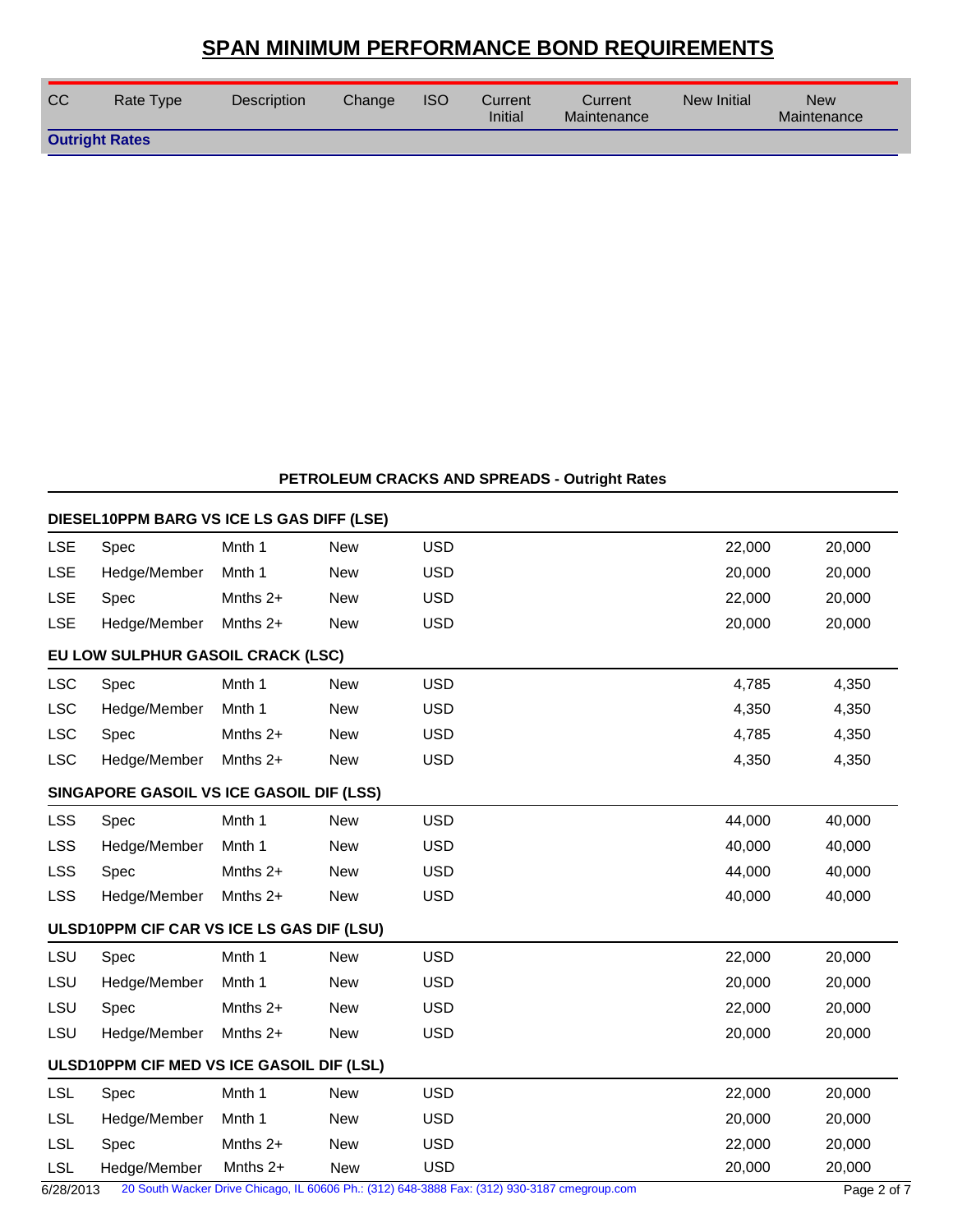| CC                    | Rate Type | <b>Description</b> | Change | <b>ISO</b> | Current<br><b>Initial</b> | Current<br>Maintenance | New Initial | <b>New</b><br>Maintenance |
|-----------------------|-----------|--------------------|--------|------------|---------------------------|------------------------|-------------|---------------------------|
| <b>Outright Rates</b> |           |                    |        |            |                           |                        |             |                           |

### **REFINED PRODUCTS - Outright Rates**

|            | EU LOW SULPHUR CAL MONTH FUTURES (LSM) |            |            |            |                |  |
|------------|----------------------------------------|------------|------------|------------|----------------|--|
| <b>LSM</b> | Spec                                   | Mnth 1     | <b>New</b> | <b>USD</b> | 4,125<br>3,750 |  |
| <b>LSM</b> | Hedge/Member                           | Mnth 1     | <b>New</b> | <b>USD</b> | 3,750<br>3,750 |  |
| LSM        | <b>Spec</b>                            | Mnths $2+$ | New        | <b>USD</b> | 4,125<br>3,750 |  |
| LSM        | Hedge/Member                           | Mnths $2+$ | <b>New</b> | <b>USD</b> | 3,750<br>3,750 |  |
|            | EU LOW SULPHUR GASOIL BULLET (LSP)     |            |            |            |                |  |
| <b>LSP</b> | Spec                                   | Mnth 1     | <b>New</b> | <b>USD</b> | 4,125<br>3,750 |  |
| <b>LSP</b> | Hedge/Member                           | Mnth 1     | <b>New</b> | <b>USD</b> | 3.750<br>3,750 |  |
| <b>LSP</b> | Spec                                   | Mnths $2+$ | <b>New</b> | <b>USD</b> | 4.125<br>3,750 |  |
| <b>LSP</b> | Hedge/Member                           | Mnths $2+$ | <b>New</b> | USD        | 3,750<br>3.750 |  |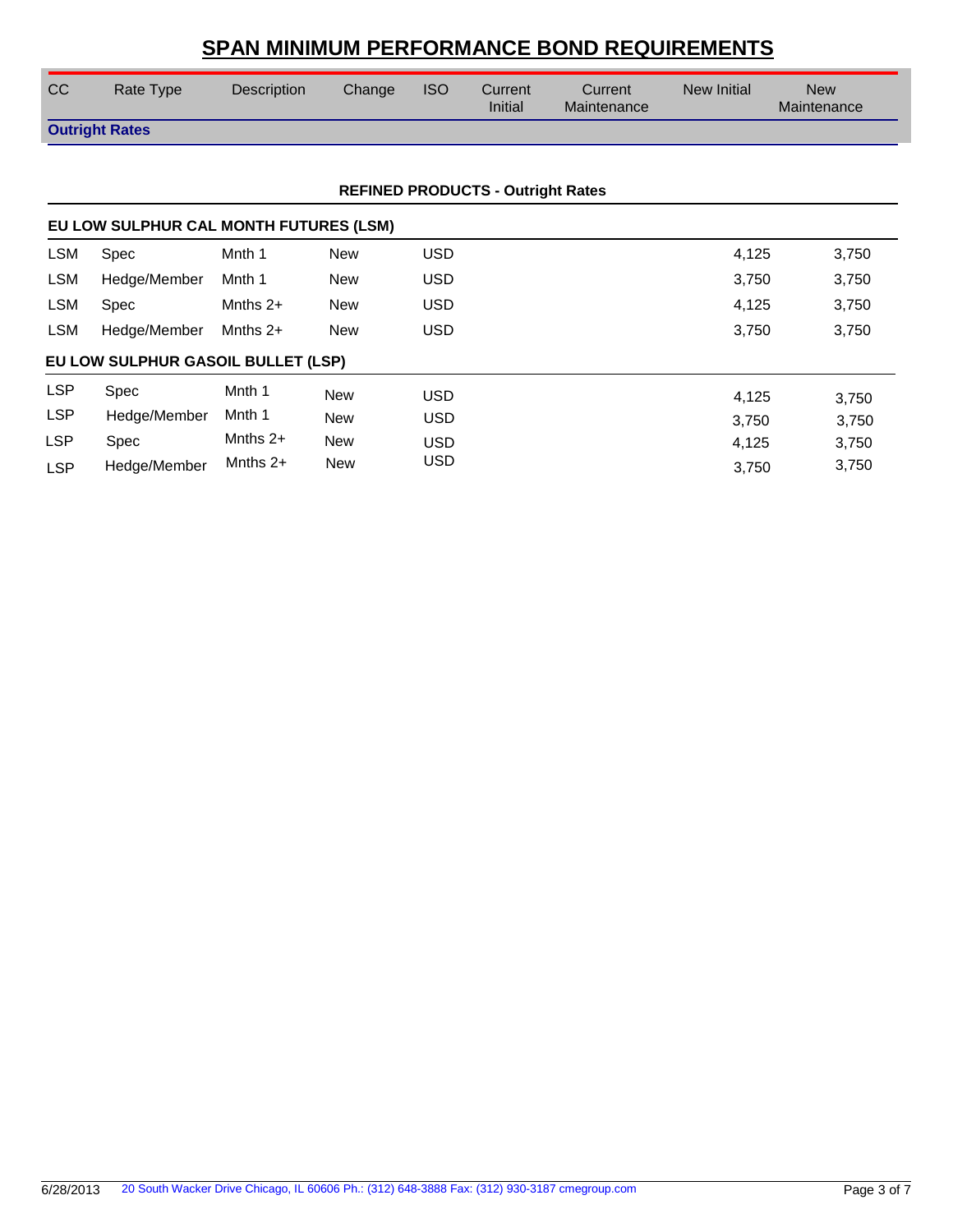| <b>CC</b>            | Rate Type | <b>Description</b> | Change | <b>ISO</b> | Current<br>Initial | Current<br>Maintenance | New Initial | <b>New</b><br>Maintenance |
|----------------------|-----------|--------------------|--------|------------|--------------------|------------------------|-------------|---------------------------|
| <b>Intra Spreads</b> |           |                    |        |            |                    |                        |             |                           |

### **PETROLEUM CRACKS AND SPREADS - Intra Spreads**

### **European Diesel 10ppm Barges FOB Rdam (Platts) vs. Low Sulphur Gasoil Futures - All Months (DIESEL10PPM BARG VS ICE LS GAS DIFF)**

| <b>LSE</b>      | Spec                                                                                         | New        | <b>USD</b> | 8,250                                                                                                         | 7,500  |  |  |  |  |  |  |
|-----------------|----------------------------------------------------------------------------------------------|------------|------------|---------------------------------------------------------------------------------------------------------------|--------|--|--|--|--|--|--|
| <b>LSE</b>      | Hedge/Member                                                                                 | <b>New</b> | <b>USD</b> | 7,500                                                                                                         | 7,500  |  |  |  |  |  |  |
|                 | Low Sulphur Gasoil Crack Spread Financial Futures - All Months (EU LOW SULPHUR GASOIL CRACK) |            |            |                                                                                                               |        |  |  |  |  |  |  |
| <b>LSC</b>      | Spec                                                                                         | <b>New</b> | <b>USD</b> | 1,925                                                                                                         | 1,750  |  |  |  |  |  |  |
| <b>LSC</b>      | Hedge/Member                                                                                 | <b>New</b> | <b>USD</b> | 1,750                                                                                                         | 1,750  |  |  |  |  |  |  |
|                 |                                                                                              |            |            | Singapore Gasoil (Platts) vs. Low Sulphur Gasoil Futures - All Months (SINGAPORE GASOIL VS ICE GASOIL DIF)    |        |  |  |  |  |  |  |
| <b>LSS</b>      | Spec                                                                                         | <b>New</b> | <b>USD</b> | 16,500                                                                                                        | 15,000 |  |  |  |  |  |  |
| <b>LSS</b>      | Hedge/Member                                                                                 | New        | <b>USD</b> | 15,000                                                                                                        | 15,000 |  |  |  |  |  |  |
|                 | <b>ICE GASOIL DIF)</b>                                                                       |            |            | ULSD 10ppm Cargoes CIF Med (Platts) Futures vs. Low Sulphur Gasoil Futures - All Months (ULSD10PPM CIF MED VS |        |  |  |  |  |  |  |
| LSL             | Spec                                                                                         | <b>New</b> | <b>USD</b> | 8,250                                                                                                         | 7,500  |  |  |  |  |  |  |
| LSL             | Hedge/Member                                                                                 | New        | <b>USD</b> | 7,500                                                                                                         | 7,500  |  |  |  |  |  |  |
| <b>GAS DIF)</b> |                                                                                              |            |            | ULSD 10ppm Cargoes CIF NWE (Platts) vs. Low Sulphur Gasoil Futures - All Months (ULSD10PPM CIF CAR VS ICE LS  |        |  |  |  |  |  |  |
| <b>LSU</b>      | Spec                                                                                         | <b>New</b> | <b>USD</b> | 8,250                                                                                                         | 7,500  |  |  |  |  |  |  |
| LSU             | Hedge/Member                                                                                 | New        | <b>USD</b> | 7,500                                                                                                         | 7,500  |  |  |  |  |  |  |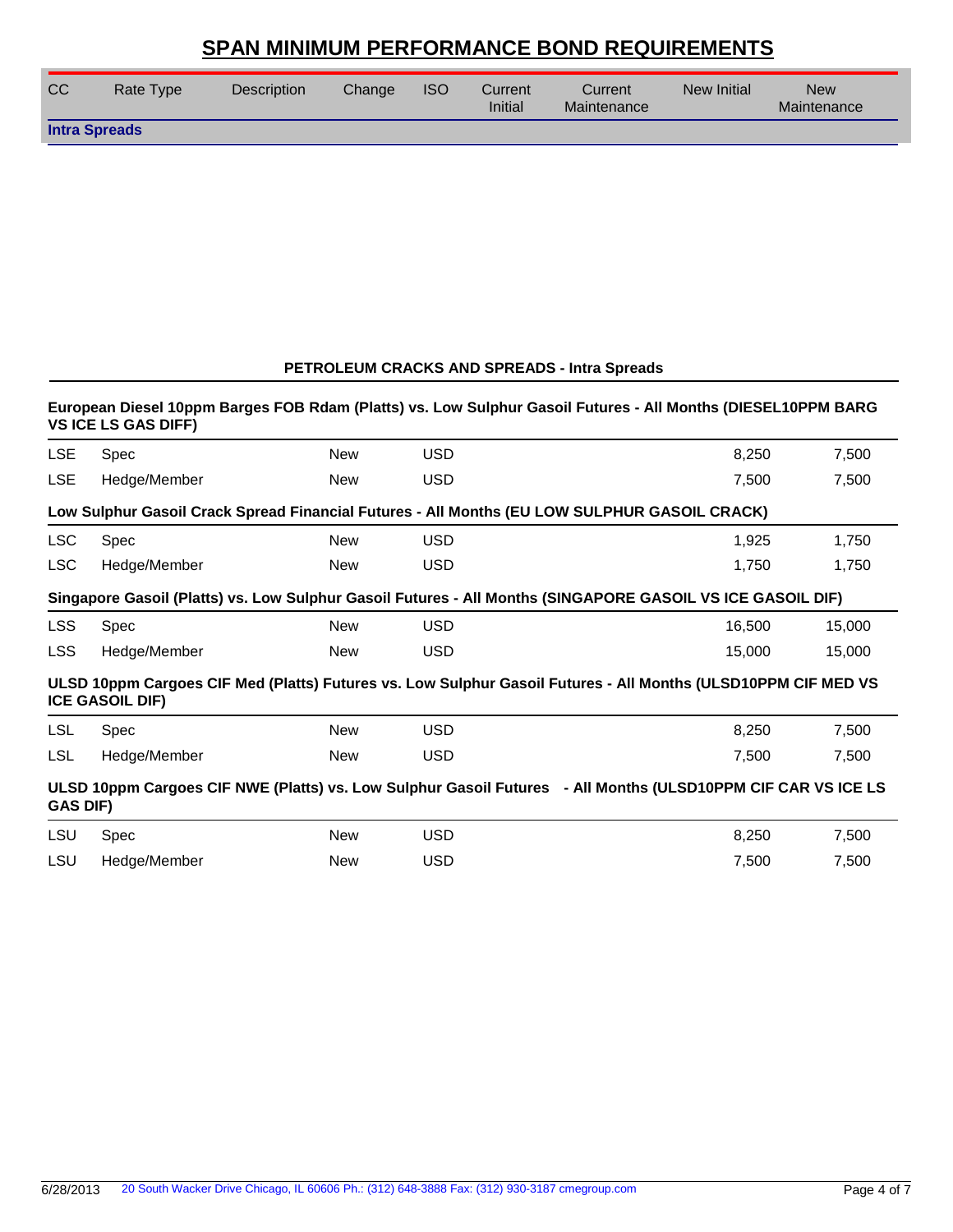| <sub>CC</sub> | Rate Type                                                                                         | Description                                                                                    | Change | <b>ISO</b> | Current<br>Initial                      | Current<br>Maintenance | New Initial | <b>New</b><br>Maintenance |
|---------------|---------------------------------------------------------------------------------------------------|------------------------------------------------------------------------------------------------|--------|------------|-----------------------------------------|------------------------|-------------|---------------------------|
|               | <b>Intra Spreads</b>                                                                              |                                                                                                |        |            |                                         |                        |             |                           |
|               |                                                                                                   |                                                                                                |        |            | <b>REFINED PRODUCTS - Intra Spreads</b> |                        |             |                           |
|               | Low Sulphur Gasoil (100mt) Calendar Month Futures - All Months (EU LOW SULPHUR CAL MONTH FUTURES) |                                                                                                |        |            |                                         |                        |             |                           |
| <b>LSM</b>    | Spec                                                                                              |                                                                                                | New    | <b>USD</b> |                                         |                        | 1,650       | 1,500                     |
| <b>LSM</b>    | Hedge/Member                                                                                      |                                                                                                | New    | <b>USD</b> |                                         |                        | 1.500       | 1,500                     |
|               |                                                                                                   | Low Sulphur Gasoil (100mt) Penultimate Day Futures - All Months (EU LOW SULPHUR GASOIL BULLET) |        |            |                                         |                        |             |                           |
| <b>LSP</b>    | Spec                                                                                              |                                                                                                | New    | <b>USD</b> |                                         |                        | 1,650       | 1,500                     |
| <b>LSP</b>    | Hedge/Member                                                                                      |                                                                                                | New    | <b>USD</b> |                                         |                        | 1.500       | 1,500                     |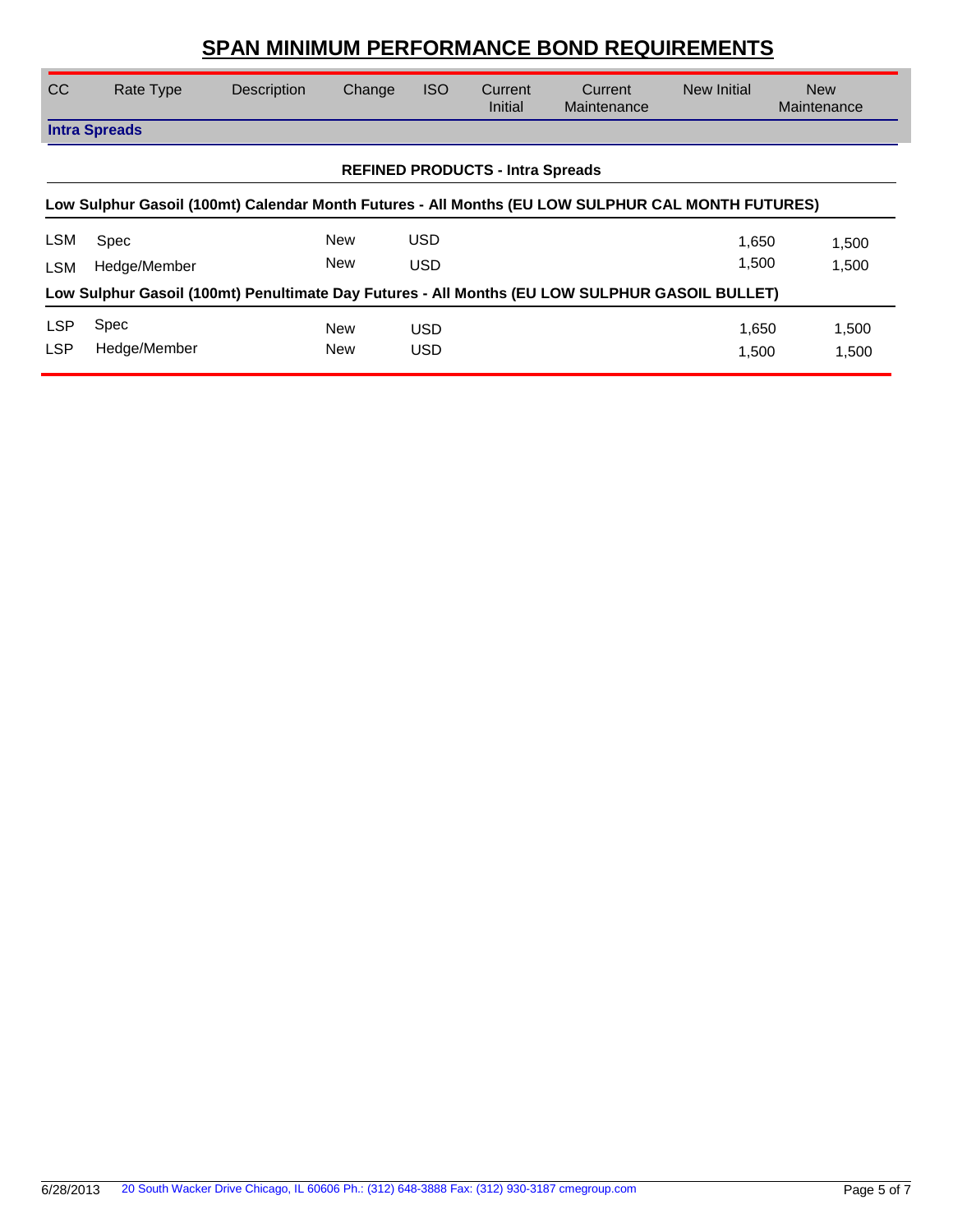| Rate Type                              | <b>Tier Description</b> | Change | Current Initial | Current<br>Maintenance | New Initial | <b>New</b><br>Maintenance |
|----------------------------------------|-------------------------|--------|-----------------|------------------------|-------------|---------------------------|
| <b>Short Option Minimum (SOM) Rate</b> |                         |        |                 |                        |             |                           |

### **PETROLEUM CRACKS AND SPREADS - Short Option Minimum (SOM) Rate**

| EUROPEAN DIESEL 10PPM BARGES FOB RDAM (PLATTS) VS. LOW SULPHUR GASOIL FUTURES (LSE) - SOM |            |                                                           |       |       |
|-------------------------------------------------------------------------------------------|------------|-----------------------------------------------------------|-------|-------|
| <b>Clearing Member Rate</b>                                                               | <b>New</b> |                                                           | 55.00 | 50.00 |
| LOW SULPHUR GASOIL CRACK SPREAD FINANCIAL FUTURES (LSC) - SOM                             |            |                                                           |       |       |
| <b>Clearing Member Rate</b>                                                               | <b>New</b> |                                                           | 55.00 | 50.00 |
| SINGAPORE GASOIL (PLATTS) VS. LOW SULPHUR GASOIL FUTURES (LSS) - SOM                      |            |                                                           |       |       |
| <b>Clearing Member Rate</b>                                                               | <b>New</b> |                                                           | 55.00 | 50.00 |
| ULSD 10PPM CARGOES CIF MED (PLATTS) FUTURES VS. LOW SULPHUR GASOIL FUTURES (LSL) - SOM    |            |                                                           |       |       |
| <b>Clearing Member Rate</b>                                                               | <b>New</b> |                                                           | 55.00 | 50.00 |
| ULSD 10PPM CARGOES CIF NWE (PLATTS) VS. LOW SULPHUR GASOIL FUTURES (LSU) - SOM            |            |                                                           |       |       |
| <b>Clearing Member Rate</b>                                                               | <b>New</b> |                                                           | 55.00 | 50.00 |
|                                                                                           |            | <b>REFINED PRODUCTS - Short Option Minimum (SOM) Rate</b> |       |       |
| LOW SULPHUR GASOIL (100MT) CALENDAR MONTH FUTURES (LSM, LSO) - SOM                        |            |                                                           |       |       |
| <b>Clearing Member Rate</b>                                                               | <b>New</b> |                                                           | 55.00 | 50.00 |
| LOW SULPHUR GASOIL (100MT) PENULTIMATE DAY FUTURES (LSP) - SOM                            |            |                                                           |       |       |
| <b>Clearing Member Rate</b>                                                               | <b>New</b> |                                                           | 55.00 | 50.00 |